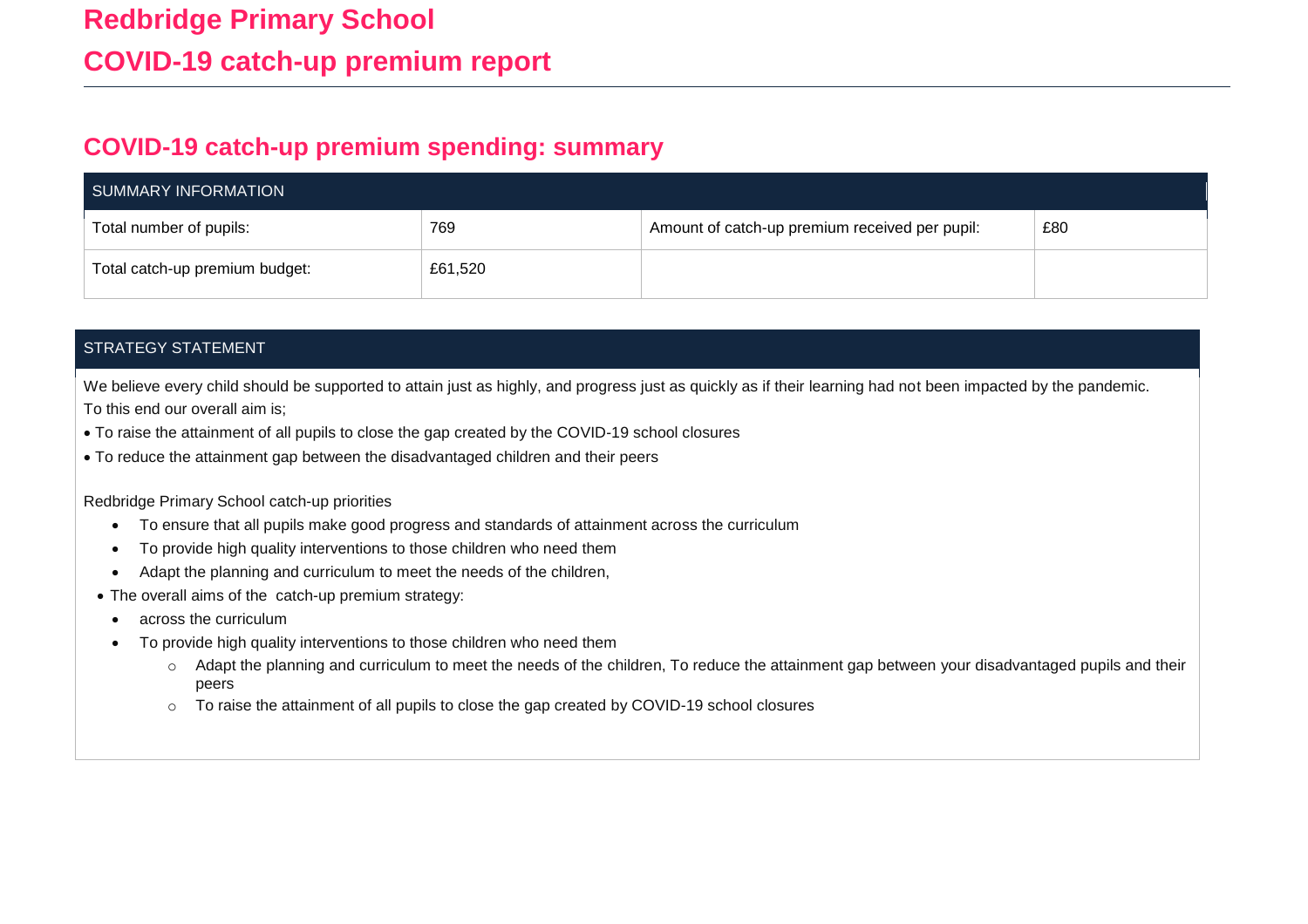## **Barriers to learning**

| BARRIERS TO FUTURE ATTAINMENT |                                                                           |  |  |  |
|-------------------------------|---------------------------------------------------------------------------|--|--|--|
| Academic barriers:            |                                                                           |  |  |  |
| A                             | Gaps in learning compounded by interruptions to learning due to lockdowns |  |  |  |
| B                             | Emotional impact of lockdown                                              |  |  |  |
| $\mathsf{C}$                  | Gaps in learning due to engagement in online learning                     |  |  |  |

## **Planned expenditure for current academic year**

| Targeted support  |                |                                                       |                                                  |        |                               |  |  |
|-------------------|----------------|-------------------------------------------------------|--------------------------------------------------|--------|-------------------------------|--|--|
| Action and Intent | Implementation | What's the evidence and<br>rationale for this choice? | How will you make sure it's<br>implemented well? | Impact | When will you<br>review this? |  |  |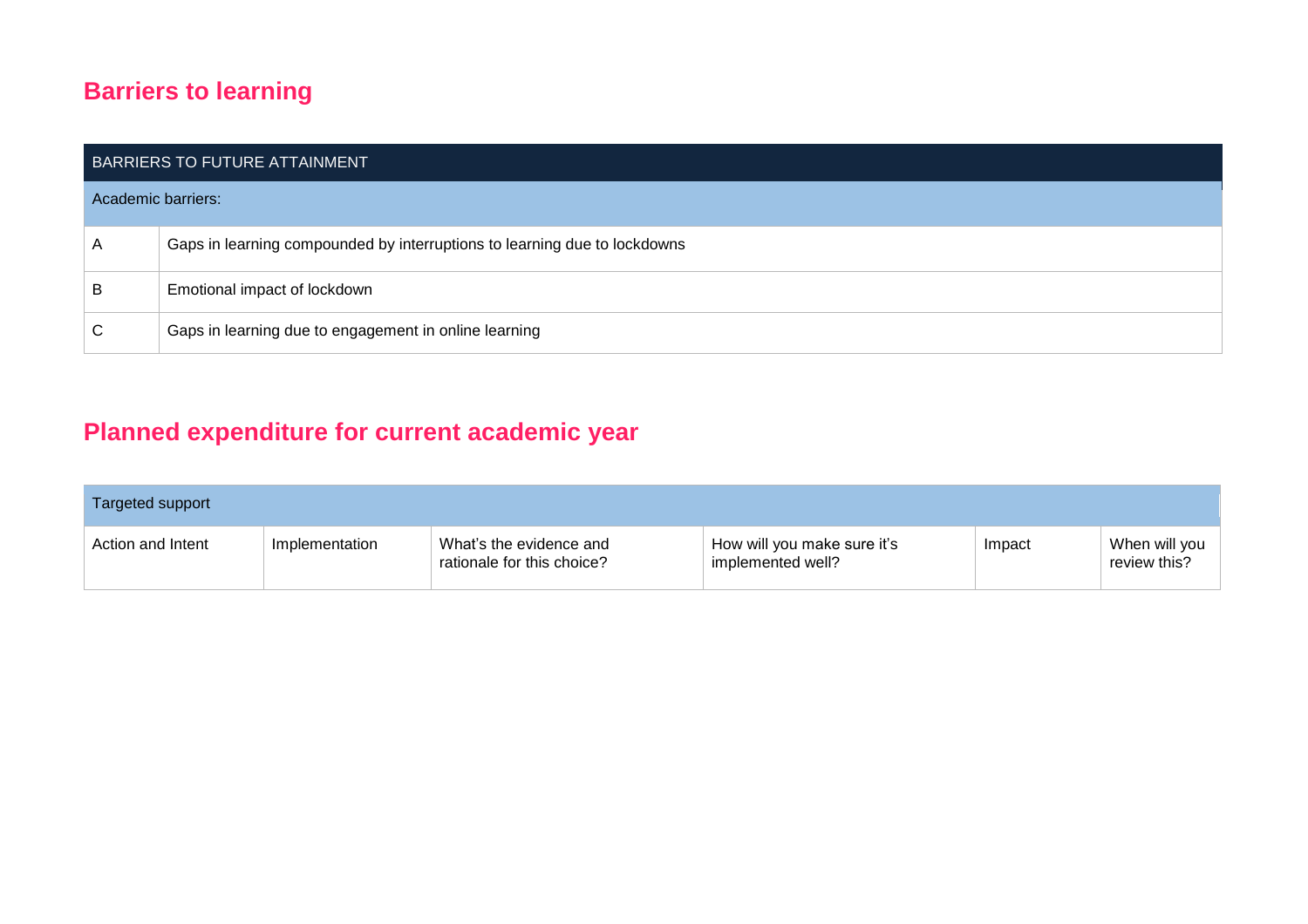| Robust assessments to<br>identify gaps in<br>Reading, Writing and<br>Maths. | Establish clear<br>starting points for<br>every child and adapt<br>curriculum to address<br>gaps.<br>Detailed gap analysis<br>through Question<br>Level Analysis of the<br>assessments to<br>identify gaps for each<br>child, group and<br>class.<br>Planning in Maths,<br>Reading and Writing<br>will address these<br>gaps and<br>misconceptions. | Combine professional knowledge<br>with robust evidence about<br>approaches that are known to be<br>effective. Refer to:<br>• DfE's catch-up premium<br>guidance<br>• EEF's COVID-19 support guide<br>for schools                                                                                                                                                                             | Pupil progress meetings and internal<br>monitoring.<br>Regular moderation led by Year<br>Group Leaders and Phase Leaders.<br>Book scrutinies and lesson<br>evaluation cycle. | Children will<br>make good<br>progress from<br>their starting<br>points and<br>meet Age<br>Related<br>Expectations.<br>Gaps will be<br>closed and<br>children will<br>make a<br>successful<br>transition into<br>the next year<br>group. | Through<br>fortnightly<br>meetings with<br>the Middle<br>and Senior<br>Leadership<br>teams.<br>End of term<br>and half term<br>assessments. |
|-----------------------------------------------------------------------------|-----------------------------------------------------------------------------------------------------------------------------------------------------------------------------------------------------------------------------------------------------------------------------------------------------------------------------------------------------|----------------------------------------------------------------------------------------------------------------------------------------------------------------------------------------------------------------------------------------------------------------------------------------------------------------------------------------------------------------------------------------------|------------------------------------------------------------------------------------------------------------------------------------------------------------------------------|------------------------------------------------------------------------------------------------------------------------------------------------------------------------------------------------------------------------------------------|---------------------------------------------------------------------------------------------------------------------------------------------|
| Additional phonics for<br>children in Year 1 and<br>$\overline{2}$          | Targeted support for<br>children in ensuring<br>that they meet the<br>expected phonics<br>standard by the end<br>of Year 2.<br><b>Phonics Screening</b><br>Check in the Summer<br>Term                                                                                                                                                              | There is a weight of evidence that<br>systematic synthetic phonics, taught<br>in the first years of a child's<br>education, gives children key<br>building blocks they need to<br>understand words, underpins<br>children's attainment of a good<br>standard of reading and can inspire<br>a lifetime love of reading<br>Reading at an early age the key to<br>success - GOV.UK (www.gov.uk) | Assessment tracking                                                                                                                                                          | Accelerate the<br>progress of any<br>child with gaps<br>so that they<br>reach<br>agerelated<br>expectations by<br>the end of the<br>academic year                                                                                        | Ongoing                                                                                                                                     |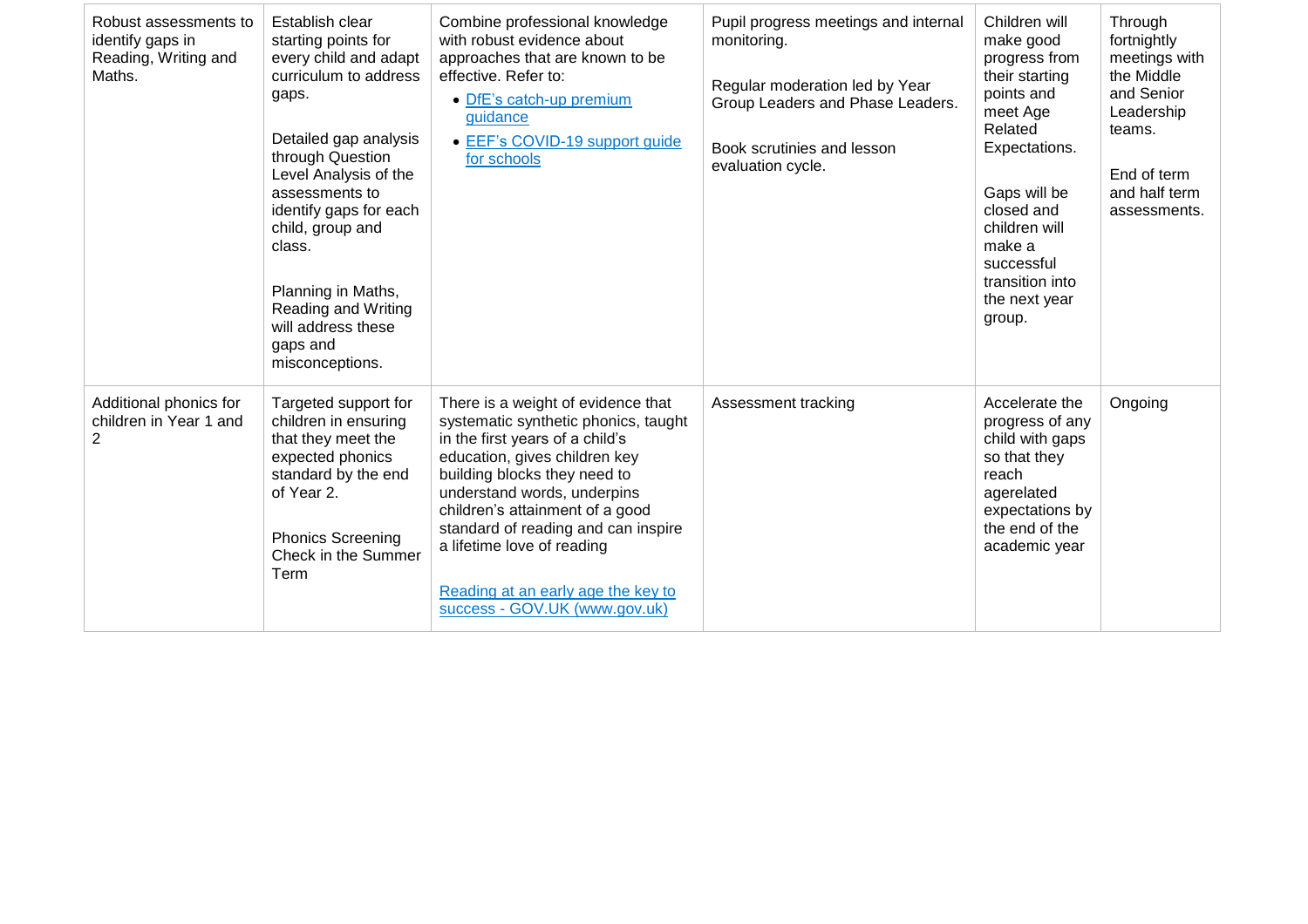| Targeted interventions<br>by the class teacher<br>and Phase Leaders         | <b>Teaching Assistants</b><br>and Higher Level<br><b>Teaching Assistants</b><br>will cover class<br>sessions in the<br>foundation subjects<br>so the class teacher<br>can run interventions<br>to meet the needs of<br>the children                                                                                                                 | • The most qualified people $-$ ie<br>the teacher - can have the<br>biggest impact on pupil<br>attainment and progress. By<br>using the teacher to provide<br>targeted support ensures the<br>quality of interventions and the<br>impact on pupil outcomes. | Monitoring of progress and<br>attainment of targeted children.<br>Robust use of assessment data to<br>track the progress and attainment of<br>all children.                  | All children will<br>make excellent<br>progress.                                                                                                                                                                                         | Each<br>intervention<br>will be<br>reviewed after<br>6 weeks and<br>further<br>planning and<br>further targets<br>and<br>interventions<br>will be<br>planned. |  |  |
|-----------------------------------------------------------------------------|-----------------------------------------------------------------------------------------------------------------------------------------------------------------------------------------------------------------------------------------------------------------------------------------------------------------------------------------------------|-------------------------------------------------------------------------------------------------------------------------------------------------------------------------------------------------------------------------------------------------------------|------------------------------------------------------------------------------------------------------------------------------------------------------------------------------|------------------------------------------------------------------------------------------------------------------------------------------------------------------------------------------------------------------------------------------|---------------------------------------------------------------------------------------------------------------------------------------------------------------|--|--|
| Quality of teaching for all                                                 |                                                                                                                                                                                                                                                                                                                                                     |                                                                                                                                                                                                                                                             |                                                                                                                                                                              |                                                                                                                                                                                                                                          |                                                                                                                                                               |  |  |
| Action and Intent                                                           | Implementation                                                                                                                                                                                                                                                                                                                                      | What's the evidence and<br>rationale for this choice?                                                                                                                                                                                                       | How will you make sure it's<br>implemented well?                                                                                                                             | Impact                                                                                                                                                                                                                                   | When will you<br>review this?                                                                                                                                 |  |  |
| Robust assessments to<br>identify gaps in<br>Reading, Writing and<br>Maths. | Establish clear<br>starting points for<br>every child and adapt<br>curriculum to address<br>gaps.<br>Detailed gap analysis<br>through Question<br>Level Analysis of the<br>assessments to<br>identify gaps for each<br>child, group and<br>class.<br>Planning in Maths,<br>Reading and Writing<br>will address these<br>gaps and<br>misconceptions. | Combine professional knowledge<br>with robust evidence about<br>approaches that are known to be<br>effective. Refer to:<br>• DfE's catch-up premium<br>guidance<br>• EEF's COVID-19 support guide<br>for schools                                            | Pupil progress meetings and internal<br>monitoring.<br>Regular moderation led by Year<br>Group Leaders and Phase Leaders.<br>Book scrutinies and lesson<br>evaluation cycle. | Children will<br>make good<br>progress from<br>their starting<br>points and<br>meet Age<br>Related<br>Expectations.<br>Gaps will be<br>closed and<br>children will<br>make a<br>successful<br>transition into<br>the next year<br>group. | Through<br>fortnightly<br>meetings with<br>the Middle<br>and Senior<br>Leadership<br>teams.<br>End of term<br>and half term<br>assessments.                   |  |  |